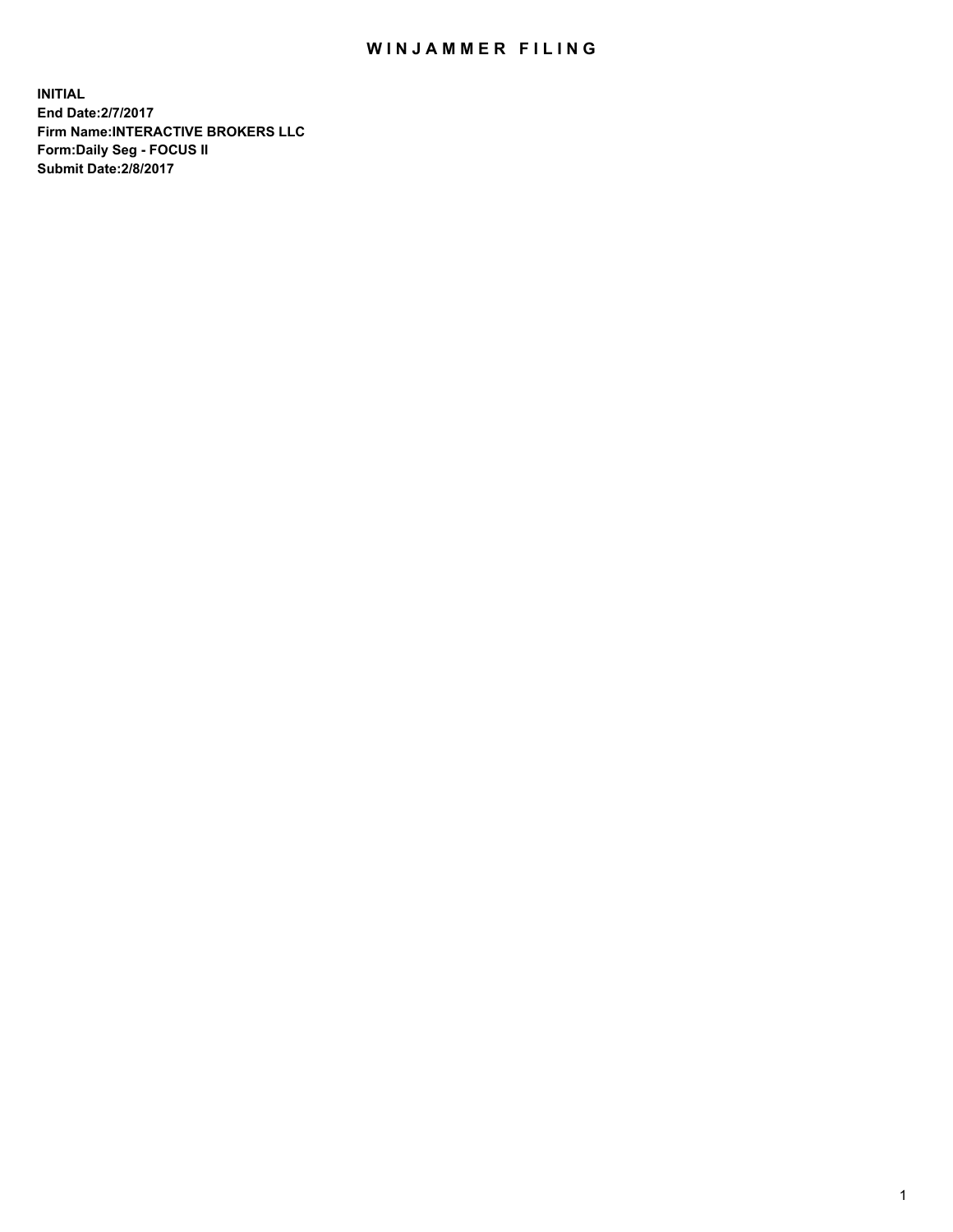## **INITIAL End Date:2/7/2017 Firm Name:INTERACTIVE BROKERS LLC Form:Daily Seg - FOCUS II Submit Date:2/8/2017 Daily Segregation - Cover Page**

| Name of Company<br><b>Contact Name</b><br><b>Contact Phone Number</b><br><b>Contact Email Address</b>                                                                                                                                                                                                                          | <b>INTERACTIVE BROKERS LLC</b><br><b>James Menicucci</b><br>203-618-8085<br>jmenicucci@interactivebrokers.c<br>om |
|--------------------------------------------------------------------------------------------------------------------------------------------------------------------------------------------------------------------------------------------------------------------------------------------------------------------------------|-------------------------------------------------------------------------------------------------------------------|
| FCM's Customer Segregated Funds Residual Interest Target (choose one):<br>a. Minimum dollar amount: ; or<br>b. Minimum percentage of customer segregated funds required:% ; or<br>c. Dollar amount range between: and; or<br>d. Percentage range of customer segregated funds required between: % and %.                       | $\overline{\mathbf{0}}$<br>0<br>155,000,000 245,000,000<br>00                                                     |
| FCM's Customer Secured Amount Funds Residual Interest Target (choose one):<br>a. Minimum dollar amount: ; or<br>b. Minimum percentage of customer secured funds required:%; or<br>c. Dollar amount range between: and; or<br>d. Percentage range of customer secured funds required between: % and %.                          | $\overline{\mathbf{0}}$<br>0<br>80,000,000 120,000,000<br>00                                                      |
| FCM's Cleared Swaps Customer Collateral Residual Interest Target (choose one):<br>a. Minimum dollar amount: ; or<br>b. Minimum percentage of cleared swaps customer collateral required:% ; or<br>c. Dollar amount range between: and; or<br>d. Percentage range of cleared swaps customer collateral required between:% and%. | $\overline{\mathbf{0}}$<br>$\overline{\mathbf{0}}$<br>00<br>0 <sub>0</sub>                                        |

Attach supporting documents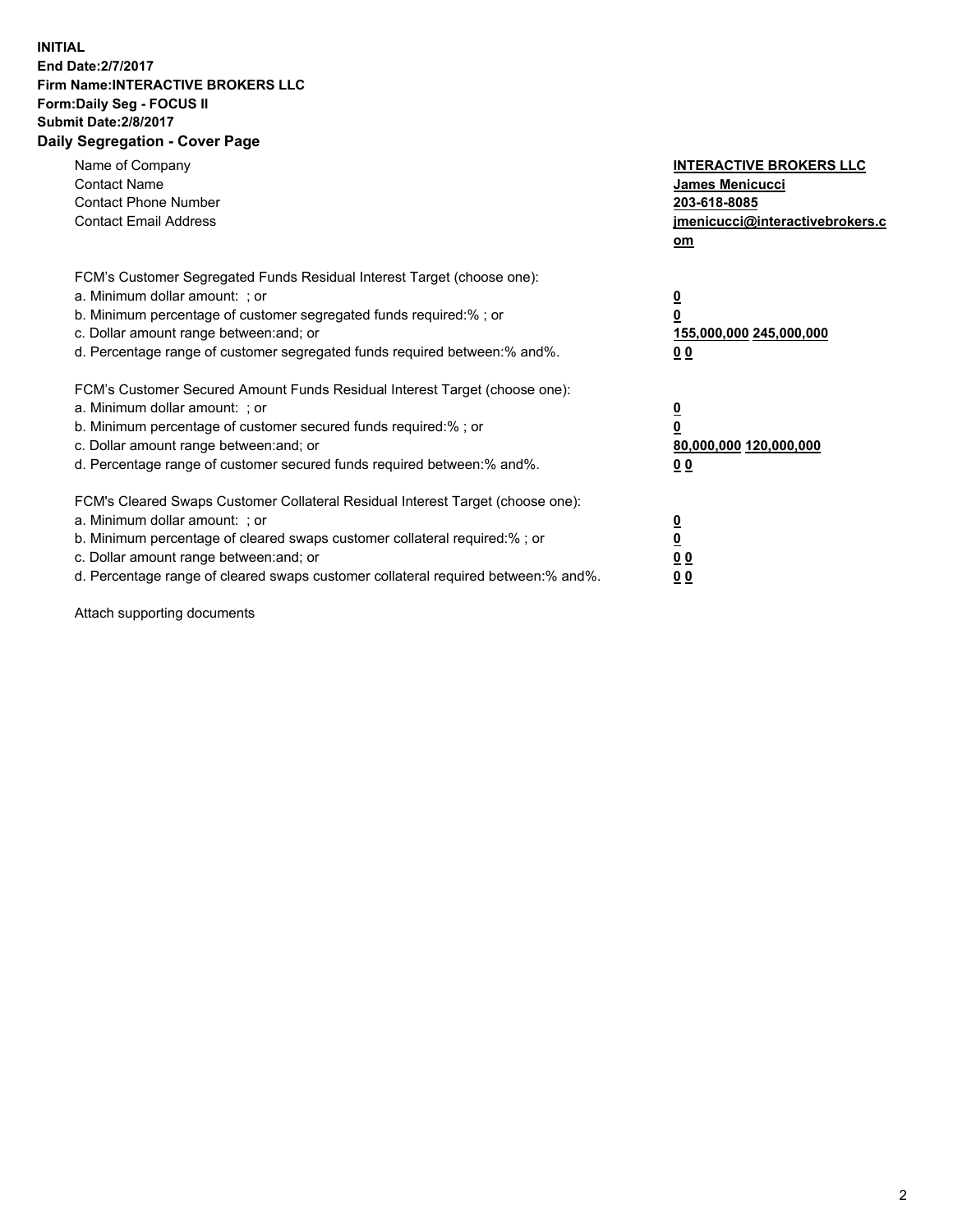**INITIAL End Date:2/7/2017 Firm Name:INTERACTIVE BROKERS LLC Form:Daily Seg - FOCUS II Submit Date:2/8/2017 Daily Segregation - Secured Amounts**

|          | Foreign Futures and Foreign Options Secured Amounts                                                                                                               |                                        |
|----------|-------------------------------------------------------------------------------------------------------------------------------------------------------------------|----------------------------------------|
|          | Amount required to be set aside pursuant to law, rule or regulation of a foreign                                                                                  | $0$ [7305]                             |
|          | government or a rule of a self-regulatory organization authorized thereunder                                                                                      |                                        |
| 1.       | Net ledger balance - Foreign Futures and Foreign Option Trading - All Customers                                                                                   |                                        |
|          |                                                                                                                                                                   |                                        |
|          | A. Cash<br>B. Securities (at market)                                                                                                                              | 331,379,882 [7315]                     |
|          |                                                                                                                                                                   | $0$ [7317]                             |
| 2.<br>3. | Net unrealized profit (loss) in open futures contracts traded on a foreign board of trade                                                                         | 17,053,846 [7325]                      |
|          | Exchange traded options                                                                                                                                           |                                        |
|          | a. Market value of open option contracts purchased on a foreign board of trade                                                                                    | 257,549 [7335]                         |
|          | b. Market value of open contracts granted (sold) on a foreign board of trade                                                                                      | -26,009 [7337]                         |
| 4.       | Net equity (deficit) (add lines 1.2. and 3.)                                                                                                                      | 348,665,268 [7345]                     |
| 5.       | Account liquidating to a deficit and account with a debit balances - gross amount                                                                                 | 62,131 [7351]                          |
|          | Less: amount offset by customer owned securities                                                                                                                  | 0 [7352] 62,131 [7354]                 |
| 6.       | Amount required to be set aside as the secured amount - Net Liquidating Equity<br>Method (add lines 4 and 5)                                                      | 348,727,399 [7355]                     |
| 7.       | Greater of amount required to be set aside pursuant to foreign jurisdiction (above) or line                                                                       | 348,727,399 [7360]                     |
|          | 6.                                                                                                                                                                |                                        |
|          | FUNDS DEPOSITED IN SEPARATE REGULATION 30.7 ACCOUNTS                                                                                                              |                                        |
| 1.       | Cash in banks                                                                                                                                                     |                                        |
|          | A. Banks located in the United States                                                                                                                             | $0$ [7500]                             |
|          | B. Other banks qualified under Regulation 30.7                                                                                                                    | 0 [7520] 0 [7530]                      |
| 2.       | Securities                                                                                                                                                        |                                        |
|          | A. In safekeeping with banks located in the United States                                                                                                         | 391,201,800 [7540]                     |
|          | B. In safekeeping with other banks qualified under Regulation 30.7                                                                                                | 0 [7560] 391,201,800 [7570]            |
| 3.       | Equities with registered futures commission merchants                                                                                                             |                                        |
|          | A. Cash                                                                                                                                                           | $0$ [7580]                             |
|          | <b>B.</b> Securities                                                                                                                                              | $0$ [7590]                             |
|          | C. Unrealized gain (loss) on open futures contracts                                                                                                               | $0$ [7600]                             |
|          | D. Value of long option contracts                                                                                                                                 | $0$ [7610]                             |
|          | E. Value of short option contracts                                                                                                                                | 0 [7615] 0 [7620]                      |
| 4.       | Amounts held by clearing organizations of foreign boards of trade                                                                                                 |                                        |
|          | A. Cash                                                                                                                                                           | $0$ [7640]                             |
|          | <b>B.</b> Securities                                                                                                                                              | $0$ [7650]                             |
|          | C. Amount due to (from) clearing organization - daily variation                                                                                                   | $0$ [7660]                             |
|          | D. Value of long option contracts                                                                                                                                 | $0$ [7670]                             |
|          | E. Value of short option contracts                                                                                                                                | 0 [7675] 0 [7680]                      |
| 5.       | Amounts held by members of foreign boards of trade                                                                                                                |                                        |
|          | A. Cash                                                                                                                                                           | 74,208,119 [7700]                      |
|          | <b>B.</b> Securities                                                                                                                                              | $0$ [7710]                             |
|          | C. Unrealized gain (loss) on open futures contracts                                                                                                               | 9,702,522 [7720]                       |
|          | D. Value of long option contracts                                                                                                                                 | 257,549 [7730]                         |
|          | E. Value of short option contracts                                                                                                                                | -26,009 [7735] 84,142,181 [7740]       |
| 6.       | Amounts with other depositories designated by a foreign board of trade                                                                                            | $0$ [7760]                             |
| 7.       | Segregated funds on hand                                                                                                                                          |                                        |
| 8.       | Total funds in separate section 30.7 accounts                                                                                                                     | $0$ [7765]                             |
| 9.       |                                                                                                                                                                   | 475,343,981 [7770]                     |
|          | Excess (deficiency) Set Aside for Secured Amount (subtract line 7 Secured Statement                                                                               | 126,616,582 [7380]                     |
| 10.      | Page 1 from Line 8)                                                                                                                                               |                                        |
| 11.      | Management Target Amount for Excess funds in separate section 30.7 accounts<br>Excess (deficiency) funds in separate 30.7 accounts over (under) Management Target | 80,000,000 [7780]<br>46,616,582 [7785] |
|          |                                                                                                                                                                   |                                        |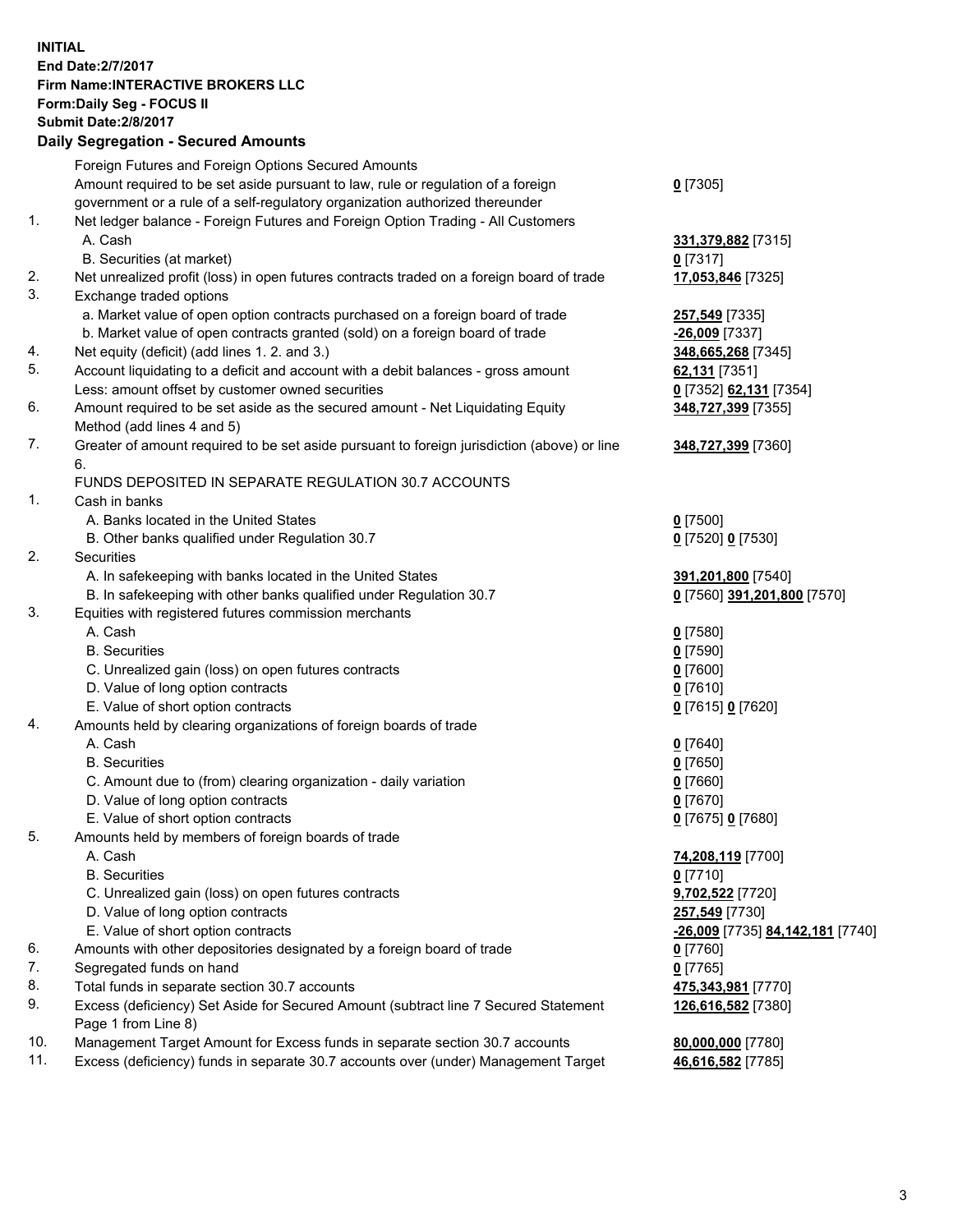**INITIAL End Date:2/7/2017 Firm Name:INTERACTIVE BROKERS LLC Form:Daily Seg - FOCUS II Submit Date:2/8/2017 Daily Segregation - Segregation Statement** SEGREGATION REQUIREMENTS(Section 4d(2) of the CEAct) 1. Net ledger balance A. Cash **3,269,711,669** [7010] B. Securities (at market) **0** [7020] 2. Net unrealized profit (loss) in open futures contracts traded on a contract market **-51,180,939** [7030] 3. Exchange traded options A. Add market value of open option contracts purchased on a contract market **117,140,922** [7032] B. Deduct market value of open option contracts granted (sold) on a contract market **-197,787,217** [7033] 4. Net equity (deficit) (add lines 1, 2 and 3) **3,137,884,435** [7040] 5. Accounts liquidating to a deficit and accounts with debit balances - gross amount **202,712** [7045] Less: amount offset by customer securities **0** [7047] **202,712** [7050] 6. Amount required to be segregated (add lines 4 and 5) **3,138,087,147** [7060] FUNDS IN SEGREGATED ACCOUNTS 7. Deposited in segregated funds bank accounts A. Cash **75,433,168** [7070] B. Securities representing investments of customers' funds (at market) **2,033,130,185** [7080] C. Securities held for particular customers or option customers in lieu of cash (at market) **0** [7090] 8. Margins on deposit with derivatives clearing organizations of contract markets A. Cash **17,058,468** [7100] B. Securities representing investments of customers' funds (at market) **1,304,757,725** [7110] C. Securities held for particular customers or option customers in lieu of cash (at market) **0** [7120] 9. Net settlement from (to) derivatives clearing organizations of contract markets **12,952,323** [7130] 10. Exchange traded options A. Value of open long option contracts **117,137,690** [7132] B. Value of open short option contracts **-197,783,290** [7133] 11. Net equities with other FCMs A. Net liquidating equity **0** [7140] B. Securities representing investments of customers' funds (at market) **0** [7160] C. Securities held for particular customers or option customers in lieu of cash (at market) **0** [7170] 12. Segregated funds on hand **0** [7150] 13. Total amount in segregation (add lines 7 through 12) **3,362,686,269** [7180] 14. Excess (deficiency) funds in segregation (subtract line 6 from line 13) **224,599,122** [7190] 15. Management Target Amount for Excess funds in segregation **155,000,000** [7194] 16. Excess (deficiency) funds in segregation over (under) Management Target Amount **69,599,122** [7198]

Excess